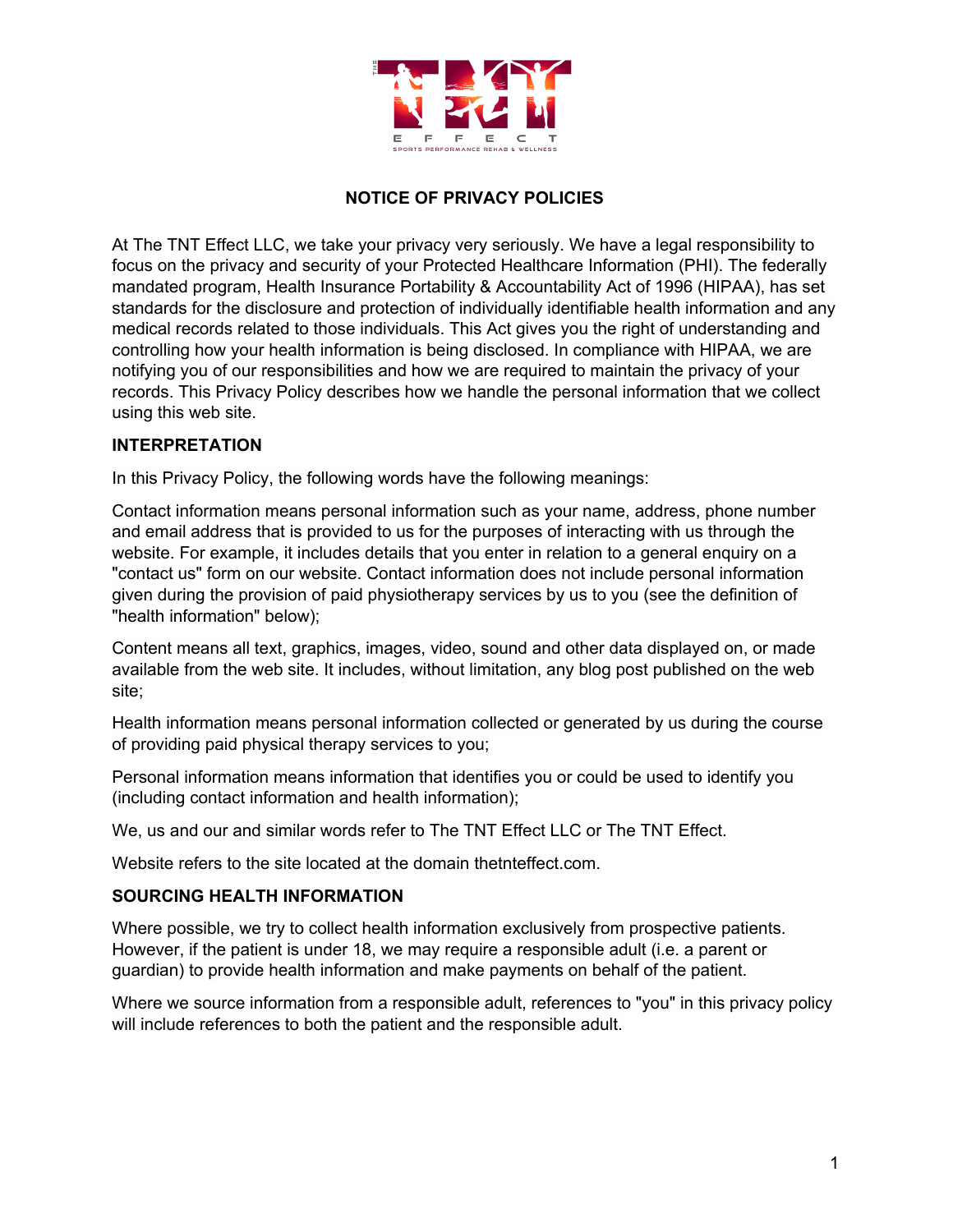

# **ACTIVITIES WHICH INVOLVE PROVIDING DIFFERENT TYPES OF PERSONAL INFORMATION**

In the course of our interaction with you, we may collect personal information (including contact information and health information) that relates to you. The types of personal information that we collect will vary according to the type of activity as follows:

## **A. Contact Information**

- 1. Browsing: We use "Google Analytics", a web analytics service provided by Google, Inc ("Google"). Google Analytics uses "cookies", which are text files placed on your computer, to help the us analyze how people use the web site. The information generated by the cookie about your use of the web site includes your IP address and your location (often to the nearest town or suburb). You have the ability to refuse the use of cookies by selecting the appropriate settings on your browser, however you may not be able to use the full functionality of the web site if you choose to do this.
- 2. Enquiring: You will need to provide contact information to us if you choose to submit a question or request to us via email or using our "contact us" form. The information that you will need to provide will include a name, and email address.
- 3. Subscribing: You will need to provide contact information to us if you choose to receive updates and information periodically. This contact information will include a name and either an email address, or a username for a particular social networking service (e.g. Instagram or Facebook).
- 4. Commenting: You will need to provide contact information to us if you choose to make a comment in relation to any content. This contact information will include your name, contact details - including email address - and (if they can be used to identify you) the views which you choose to express. Additionally, you may choose to submit personal information in the form of a small photograph, Avatar or Gravatar;
- 5. Accessing Restricted/Members Only Content: Some information we provide is only available to those who register by providing certain contact information (usually a name and email address and sometimes a phone number);
- 6. Entering Competitions: We may, from time to time run competitions (trade promotion lotteries) periodically with the aim of promoting ourselves. The information that you will be asked to provide is detailed in the terms and conditions of each competition that we run;
- 7. Submitting Payments: When paying for services from our web site, you may also provide sensitive and confidential payment information. This payment information may take the form of credit card details or bank account details. We also record your computer's unique Internet Protocol (IP) address when you make the payments;
- 8. Other Activities: We may use information for purposes not listed above in the following circumstances: (a) where specifically authorized by you; (b) where the use is related to one of the primary purposes listed above and where it could reasonably be expected; (c)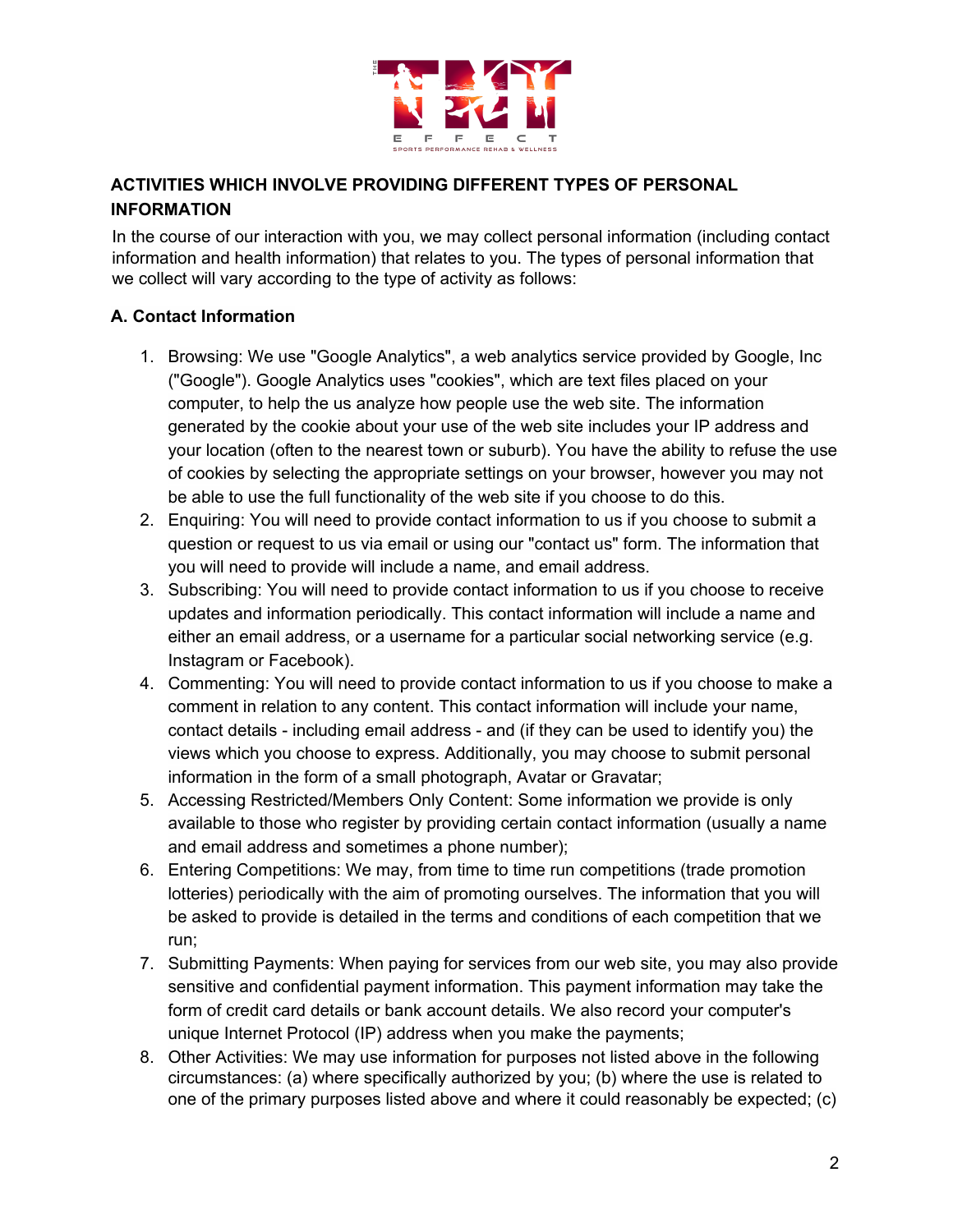

where it is necessary for us to comply with the law or the lawful direction of a governmental authority or court; or (d) where it is in the interests of public health and safety.

# **B. Health Information**

If we provide services to you in the form of a custom analysis of your condition and a tailored exercise program or in the form of answering a "quick question", this will involve us collecting health information from you and generating health information about you. Health information provided by you will be collected through an online questionnaire which is designed to obtain a detailed medical history and other information required to make a diagnosis and recommend a treatment plan. Such information may take the form of:

- 1. Personal details such as your name, age, and gender;
- 2. Administrative information such as your address, email address, phone number and billing information (including bank account or credit card information);
- 3. Information about your current health service providers, including general medical practitioner;
- 4. Information about current or past symptoms, injuries, diseases, conditions or disabilities;
- 5. Information about past operations, treatments received, and treatment programs undertaken;
- 6. Information about allergies;
- 7. Information about medications you are taking or have taken;
- 8. Information about your family medical history where relevant to your own condition;
- 9. Information about accidents, incidents or circumstances which caused or may have caused injury or discomfort;
- 10. Our opinion of your medical condition;
- 11. Our recommended treatment plan.

# **HOW WE WILL NOT USE THE PERSONAL INFORMATION THAT YOU PROVIDE**

Except as set out in Clauses 6 and 7 below, we will not disclose your personal information to other persons or entities. In particular:

We will not give, lend, rent or sell your personal information to any third party telemarketing, market research organization or email list building organization that might on-sell it to other people or organizations.

1. We will not use or disclose your health information except in accordance with your directions, or as necessary to deliver our health services to you.

# **HOW WE WILL USE THE PERSONAL INFORMATION THAT YOU PROVIDE**

## **A. Contact Information**

We may use or disclose your contact information for the following purposes: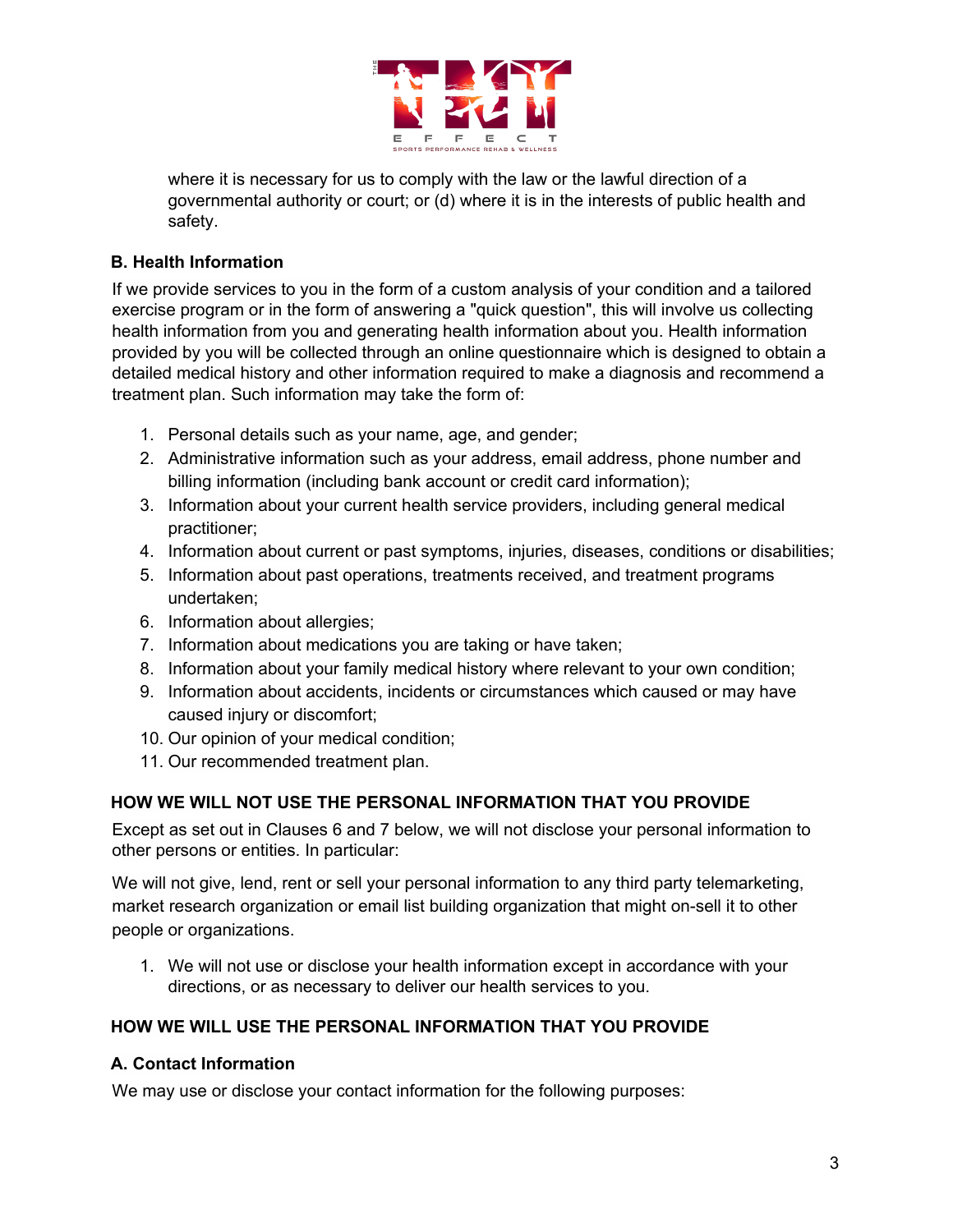

- 1. Answering Queries: If you have contacted us with a query or request, we will use your contact information to respond to that query or request;
- 2. Providing Information: If you subscribe to receive information from us in the form of a newsletter or emailed updates, or a feed via a social networking service, we will use your contact information to send that information to you from time to time. The information may take the form of general communications which simply allow us to "keep in touch" with you, or may be direct marketing material which contains special promotions and special offers;
- 3. Displaying Comments: If you submit a comment, we have the right to display that comment on the website, along with your name, although we will not publish your email address;
- 4. Delivering Restricted Access/Members Only Content: If you register to receive restricted access or member only content, we will use your contact information to deliver that content to you. We may also choose to contact you and to offer or discuss the provision of relevant services by us to you;
- 5. Competition Administration: If you win a prize in one of our competitions, we will use your contact information to notify you, and will publish your name as the winner if required to do so by law; and
- 6. Usage Analysis: We use your information to generate a holistic but anonymous picture of our user base and usage patterns. This information allows us to analyze trends and demographics and helps us to improve on the content and services provided.

## **B. Health Information**

We may use or disclose your health information for the following purposes:

Treatment/Recommendations: We will use your health information to enable us to diagnose your condition, and (where appropriate) to recommend a treatment plan and to provide you with further information about treatment options, or to provide you with answers to specific questions;

- 1. Business Management: We will use your health information to allow us to manage our business, for example through planning, or evaluating and assessing the cost-effectiveness of a particular treatment or service;
- 2. Quality Assurance: We will use your health information to enable us to perform quality assurance or clinical audit activities, where we evaluate and seek to improve the delivery of a particular treatment or service;
- 3. Compliance: We will use your health information to comply with accreditation activities, and the requirements of professional and industry bodies such as the Federal State Board of Physical Therapy and individual state licensing boards;
- 4. Complaints Handling: We will use your health information to respond to complaints made by you;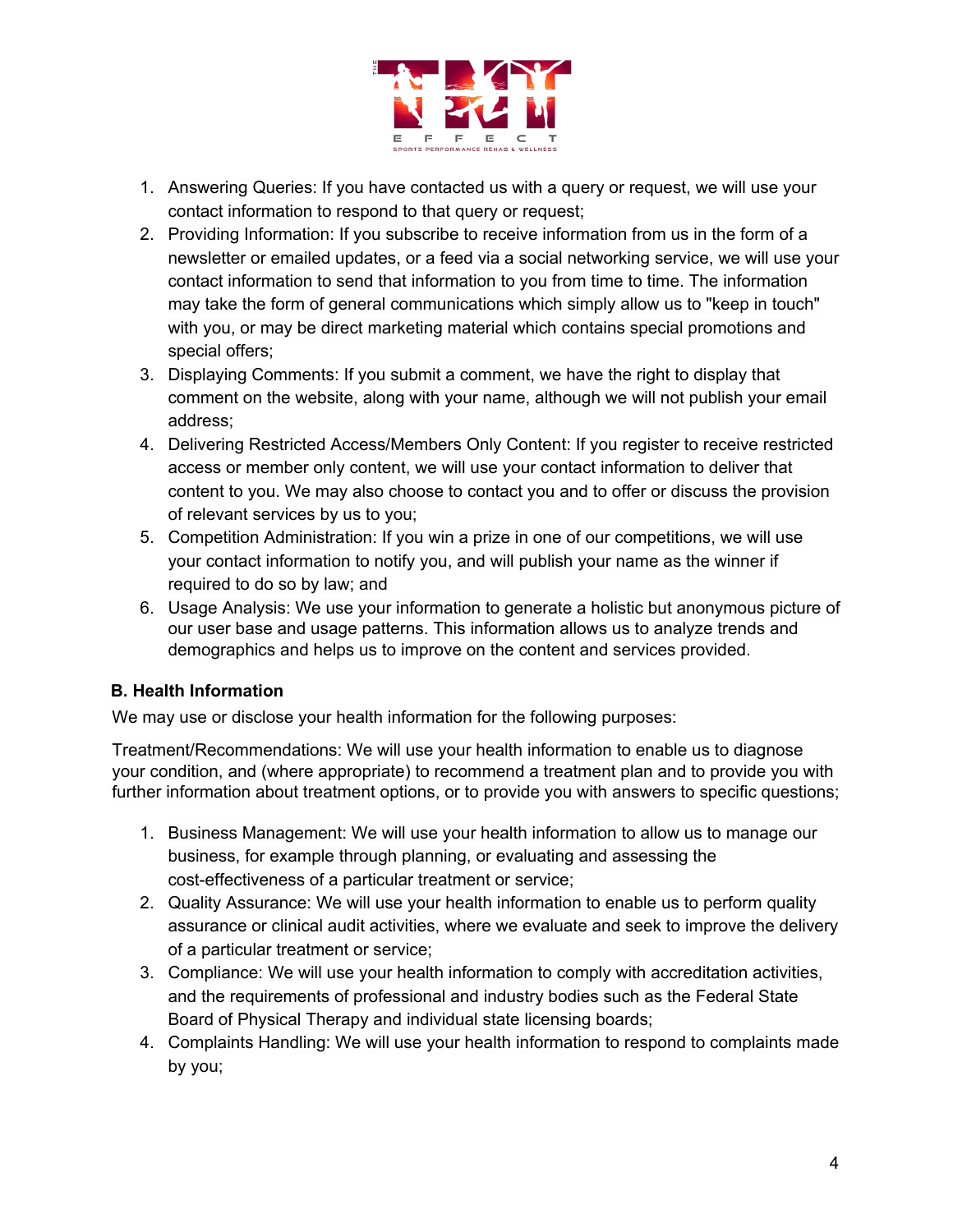

- 5. Insurance: We will use your health information to co-operate with our liability insurers (e.g. by disclosing details to a medical expert, insurer, defense organization or legal advisor) in the event that we become aware of a potential or actual claim against us by you;
- 6. Defense of Claims: We will use your health information to obtain advice and legal services in relation to the defense of potential or actual legal proceedings.

# **C. Personal Information**

We may use personal information (both contact information and health information) for the following purposes:

- 1. Payment Administration: We will use financial data to process payments, and (if necessary) coordinate refunds.
- 2. Fraud Prevention: Online businesses such as us occasionally suffer from the fraudulent activities of some shoppers. We have the right to use the personal information that we collect to verify your identity. For example, we could compare names on accounts with information on credit cards, or with publicly available information such as White Pages™ data. These checks are done carefully by a member of our Customer Experience Team, and using manual rather than automated methods. The checks will usually be done only if there is a reason to suspect fraud;
- 3. Debt Recovery: We may use your personal information to recover debts owing to us;
- 4. Sale of a Going Concern: At some point in the future, we may decide to sell the assets of our organization as part of a sale of business. Our customer or user database would be included in this sale. We would only sell this database as part of a going concern so that the new owners could continue to provide services to you. The new owners would also be bound by the terms of this Privacy Policy unless you reach a separate agreement with them. We would not sell our customer or user database separately from our other assets;
- 5. Other: We may also disclose your personal information where required or necessary under the provisions of the Privacy Act of 1974 (e.g. if it is necessary to prevent a serious threat to public safety etc).

## **DISCLOSING PERSONAL INFORMATION THAT YOU PROVIDE**

## **A. Parties To Whom We May Disclose Your Information**

During the course of our business, we may disclose your personal information as follows:

1. Service Providers/Business Associates: Third party companies and individuals (including Google, Stripe, and other online payment or business service providers) are engaged from time to time to perform specific business services for us. These services include the processing of payments, trend analysis, marketing and promotions. We may need to provide some of your details to these services providers (or require you to provide your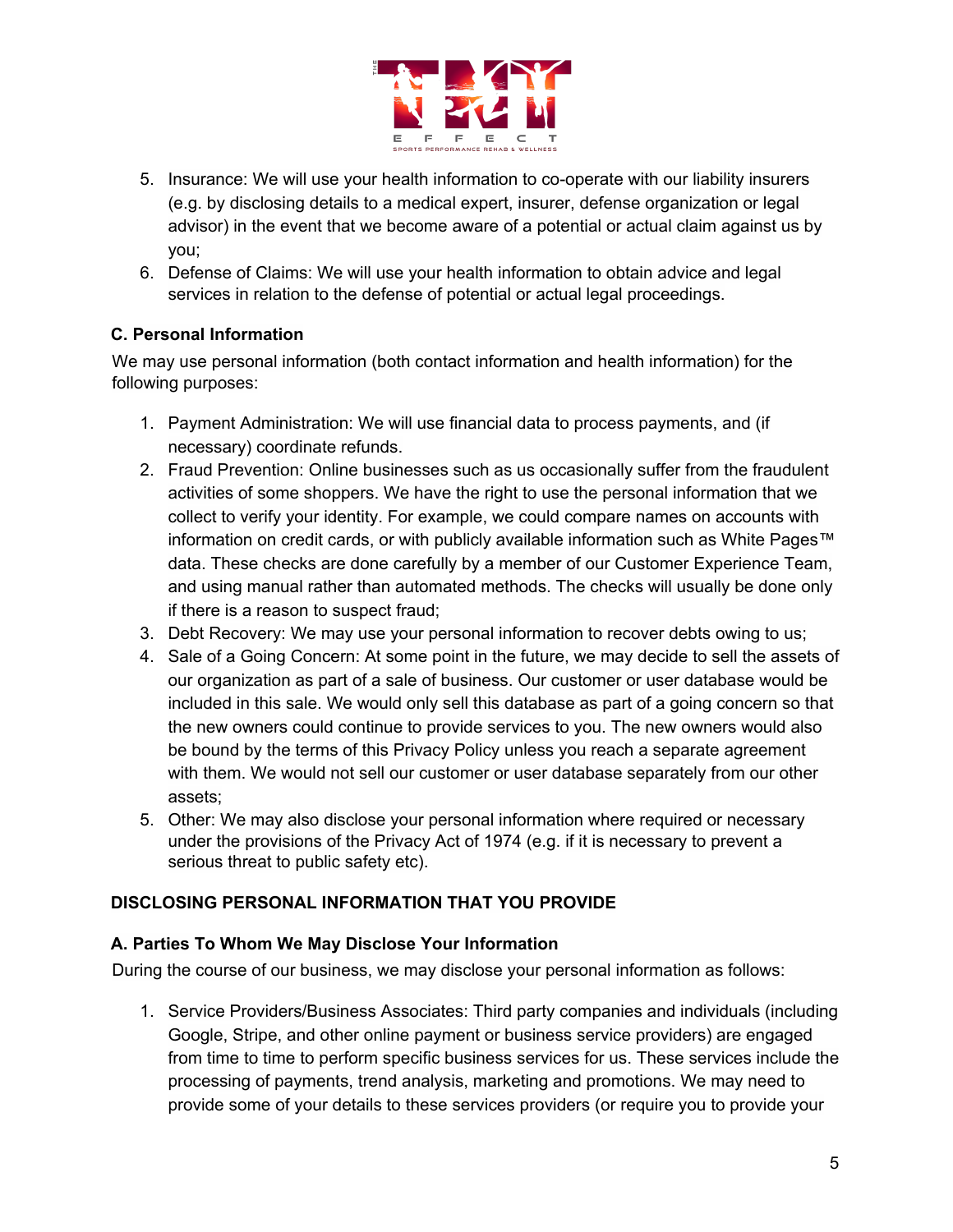

details directly to them) in order for them to perform their functions. We will only do so where it is strictly necessary for them to perform these functions;

- 2. Authorities etc: We will pass on information relating to suspected fraudulent activity to appropriate authorities including the police, banks and credit card issuers, or otherwise if required to do so by law;
- 3. General Public: If you win a prize in one of our competitions, we will disclose some of your contact information in certain publications in order to comply with our obligations under applicable trade lotteries legislation. Precise details of the disclosures to be made appear in the terms and conditions of each competition, and entry into each of our competitions requires your consent to such disclosures.

#### **B. Cross-Border Disclosures**

The disclosures of information listed in section (a) above, may involve transmitting, storing or processing information across national borders. This includes (amongst other things): our right to host the web site on servers located outside the United States; our right to conduct usage analysis; and our right to process payments. You consent to the transmission of data for these purposes.

In addition, personal information that you submit in the form of, or relating to, comments will be published on the Internet and will be accessible in any location around the world in which there is Internet access.

## **YOUR RIGHTS IN RELATION TO PERSONAL INFORMATION THAT YOU PROVIDE**

Subject to the exceptions allowed by law, you have a right to view, change and remove the personal information that we store about you.

Requests for us to assist you to view, change or remove your personal information, should be made in writing and emailed to info@thetnteffect.com. You should provide us with any details necessary to enable us to comply with your request, including your name and the capacity in which you believe we are storing your personal information (i.e. as a customer, newsletter subscriber, patient etc).

After receiving your request, we will respond to your request within 10 business days.

#### **CHANGING YOUR COMMUNICATION PREFERENCES**

We do not disseminate spam, as we only send information to people who have requested it. If you have requested information from us in the past, but have now changed your mind, please either:

- 1. click on the "unsubscribe" link in any one of our communications (if available); or
- 2. reply to any of our email messages using the word "unsubscribe" in the heading; or
- 3. contact us info@thetnteffect.com

There is no charge associated with being removed from our mailing or communications list.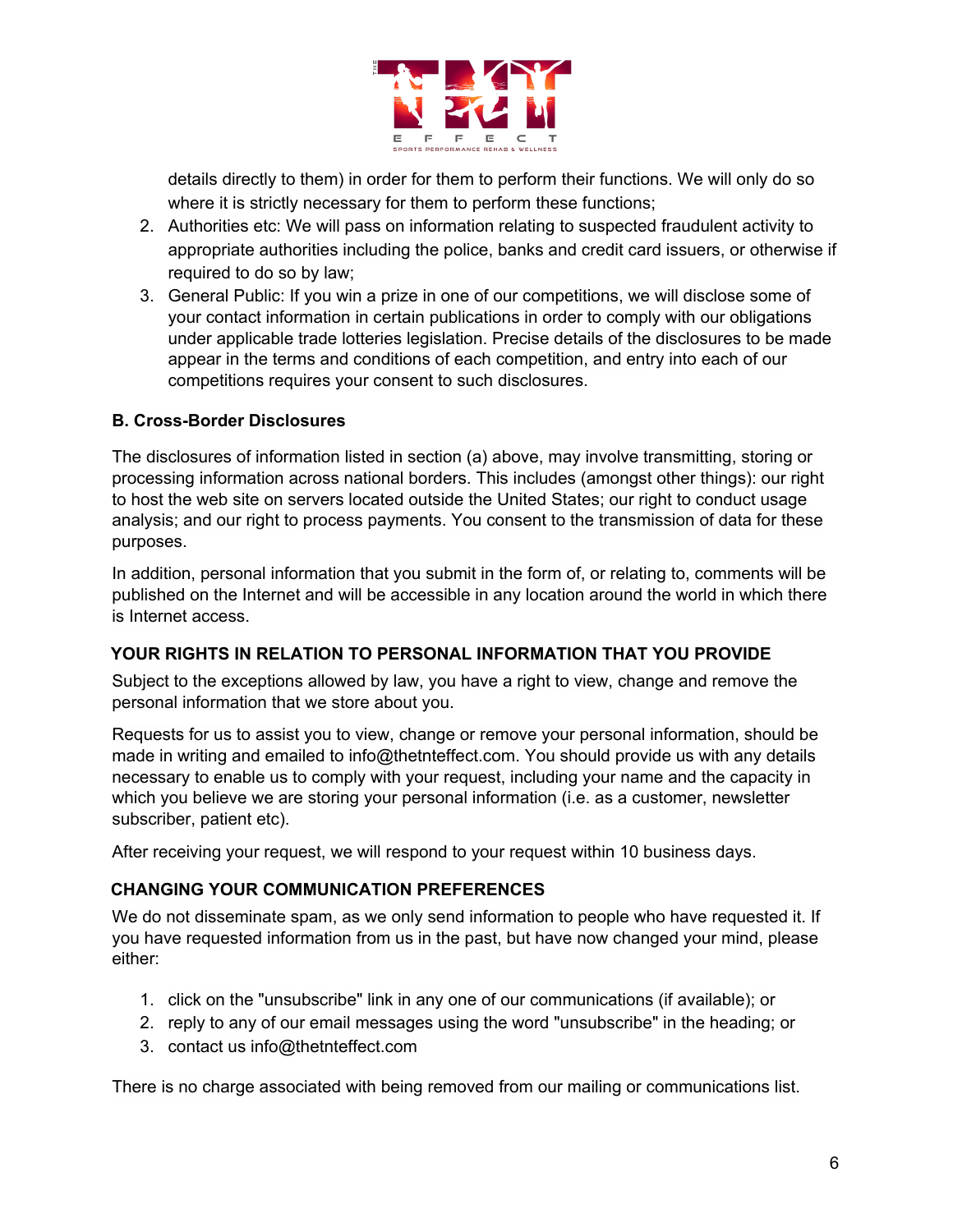

#### **INFORMATION SECURITY**

We will take reasonable technical and organizational precautions to prevent the loss, misuse or alteration of your personal information, and to prevent unauthorized access, modification or disclosure of your personal information. Payment information is processed by secure servers hosted by Stripe, Wix, and PayPal.

## **OTHER PRIVACY INFORMATION**

If you are a registered member of the web site, please sign out once you have finished using our website and close your browser (e.g. Chrome, Internet Explorer, Firefox or Safari). This ensures that no one else can access your personal information after you.

You are responsible for the security of, and access to, your computer. There are particular risks when you use your computer for online shopping in a public place (such as an Internet cafe).

You are responsible for maintaining the secrecy of your username, password and any account information.

Further Privacy information can be obtained on the web site of the Federal Communications Commission (FCC), which can be found at: https://www.fcc.gov/general/privacy-act-information.

## **CONTACT**

If you have any questions or concerns regarding privacy on our website, please send us a detailed message at info@thetnteffect.com. We will make every effort to resolve your concerns.

Effective Date: April 26, 2020

We follow GDPR (General Data Protection Regulation) compliance specifications. This is the list of third-party vendors we integrate with for analytic purposes: Google, Facebook. For email and scheduling capability: Google, Wix, Calendly. For web hosting & storage services: Wix, Google.

Continue to Terms of Website Use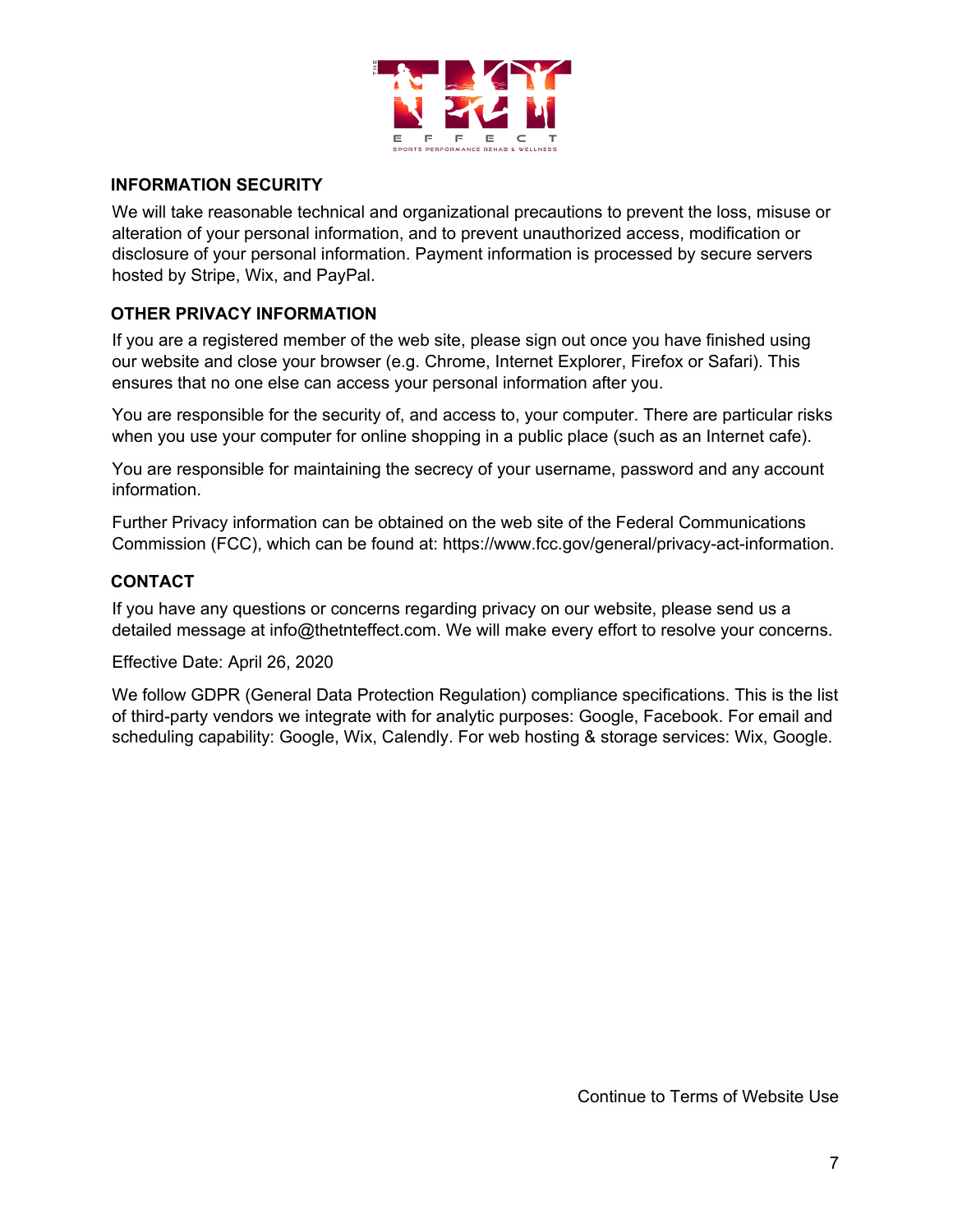

# **TERMS OF WEBSITE USE**

This page sets out the terms of use of this Website located at https://thetnteffect.com, which is owned and operated by The TNT Effect LLC or The TNT Effect.

#### **1. Consent**

You signify your consent to these Terms by using this Website. We may alter these Terms by making changes to this web page at our discretion and without notice. By continuing to use this Website you accept these Terms as they apply from time to time.

#### **2. Purpose and nature of our free content**

a. Not personal treatment: Our free content is intended as general information only. It is not intended to be comprehensive, and must not be relied upon as a substitute for "in person" or "virtual" physical therapy or other medical treatment. You should organize a personal consultation with a suitably qualified medical professional before acting or relying on any free content.

b. No guarantee of currency: We attempt to ensure that our free content is current and based on the latest research and industry practice as at the date of initial publication, but we do not guarantee its currency.

## **3. Our legal relationship with you**

a. No duty of care: We do not assume any duty of care in relation to you or any other third party by providing the free content.

b. No practitioner/client relationship: Mere use of this Website or free content is not intended to, and does not, create a practitioner-client relationship between you and us.

## **4. Liability**

To the maximum extent permitted by law, we exclude any liability to you for any loss, damage, claims or costs (whether indirect, incidental, special, consequential or otherwise), including those associated with;

a. loss of business, income or profits;

b. pain and suffering;

c. the need to obtain medical treatment or rehabilitation or equipment;

resulting from the use of this Website. To the maximum extent possible, this exclusion applies to liability, loss or damage arising under in tort, contract, negligence, under statute or otherwise.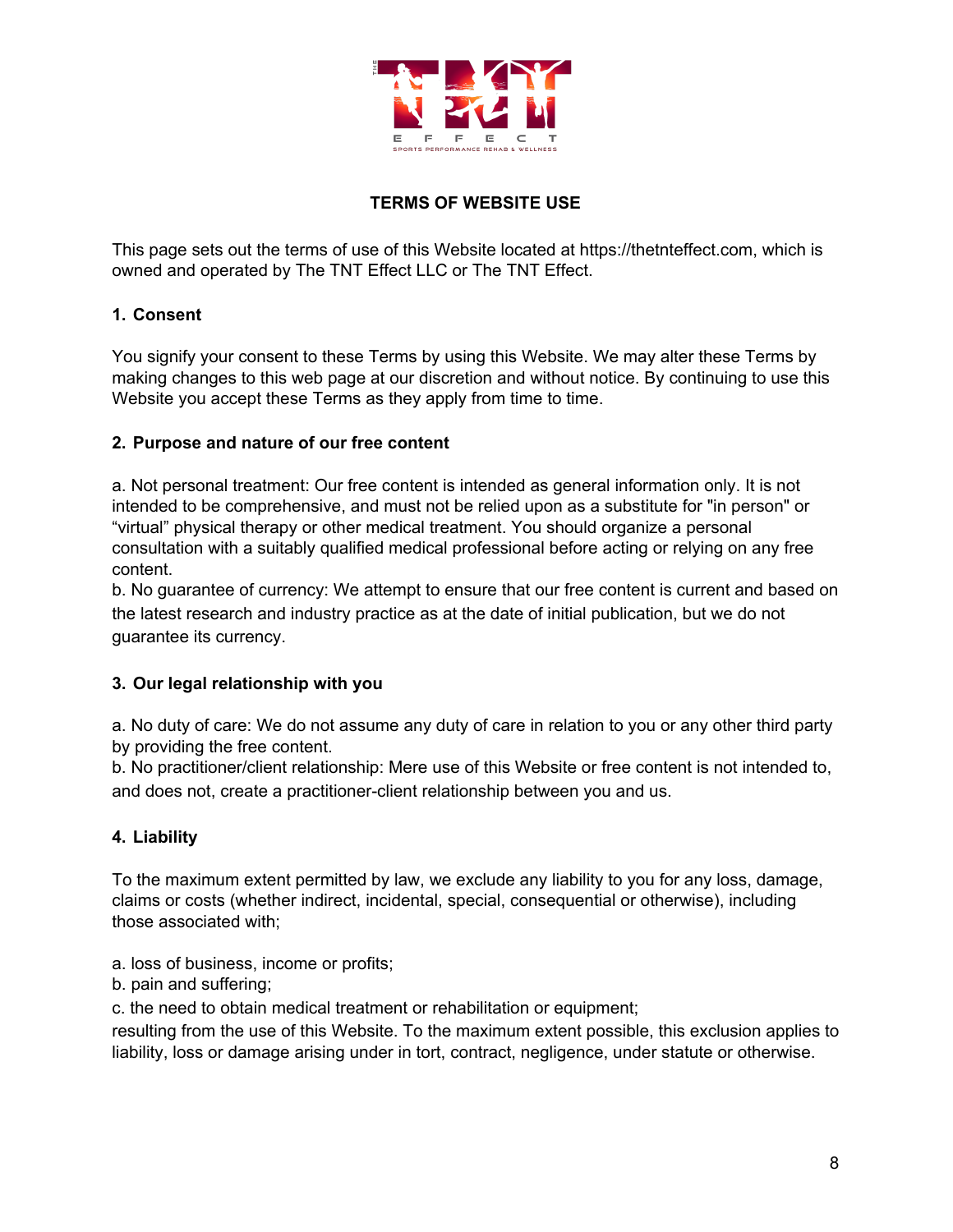

Where liability cannot be excluded, any liability incurred by us in relation to the use of this Website or the free content is limited to the re-supply of the services or the free content.

## **4. Trademark ownership**

The TNT Effect LLC and The TNT Effect are trademarks belonging to The TNT Effect, and we reserve all rights with respect to that mark.

#### **5. Copyright ownership**

All free content is subject to copyright. Where copyright for materials on this Website is not owned by us, it has been included on the Website under a license from the owner or lawful licensee. Except as provided below, you must not use, copy or reproduce any free content (including graphics) in any way without our express written permission.

#### **6. Use the information on this website**

Subject to the "Unauthorized use" clause, you are given a non-exclusive license, revocable at will, to copy and reproduce faithfully any blog post or part of any free content for personal or commercial use, providing you:

a. display the title of the blog post; and

b. preserve the copyright notice ([Relevant Year] ©The TNT Effect LLC or ©The TNT Effect; c. where the blog post is reproduced on the World Wide Web, include a link back to the specific blog entry or the home page of this Website (https://www.thetnteffect.com); or, in all other cases; and

d. display the domain name of this Website (thetnteffect.com).

#### **7. Unauthorized use**

You must only use this Website for legitimate personal purposes. In particular, you must not:

a. interrupt, or attempt to interrupt, the operation of this Website in any way;

b. alter or attempt to alter any free content;

c. attempt to gain access to any password protected user account on the Website which is not intended for use by you;

d. gain access, or attempt to gain access, to any private data, personal information or software code stored on the servers used by this Website; or

e. attempt to damage or commercial interests in any way.

#### **8. Security and enforcement measures**

We reserve the right to: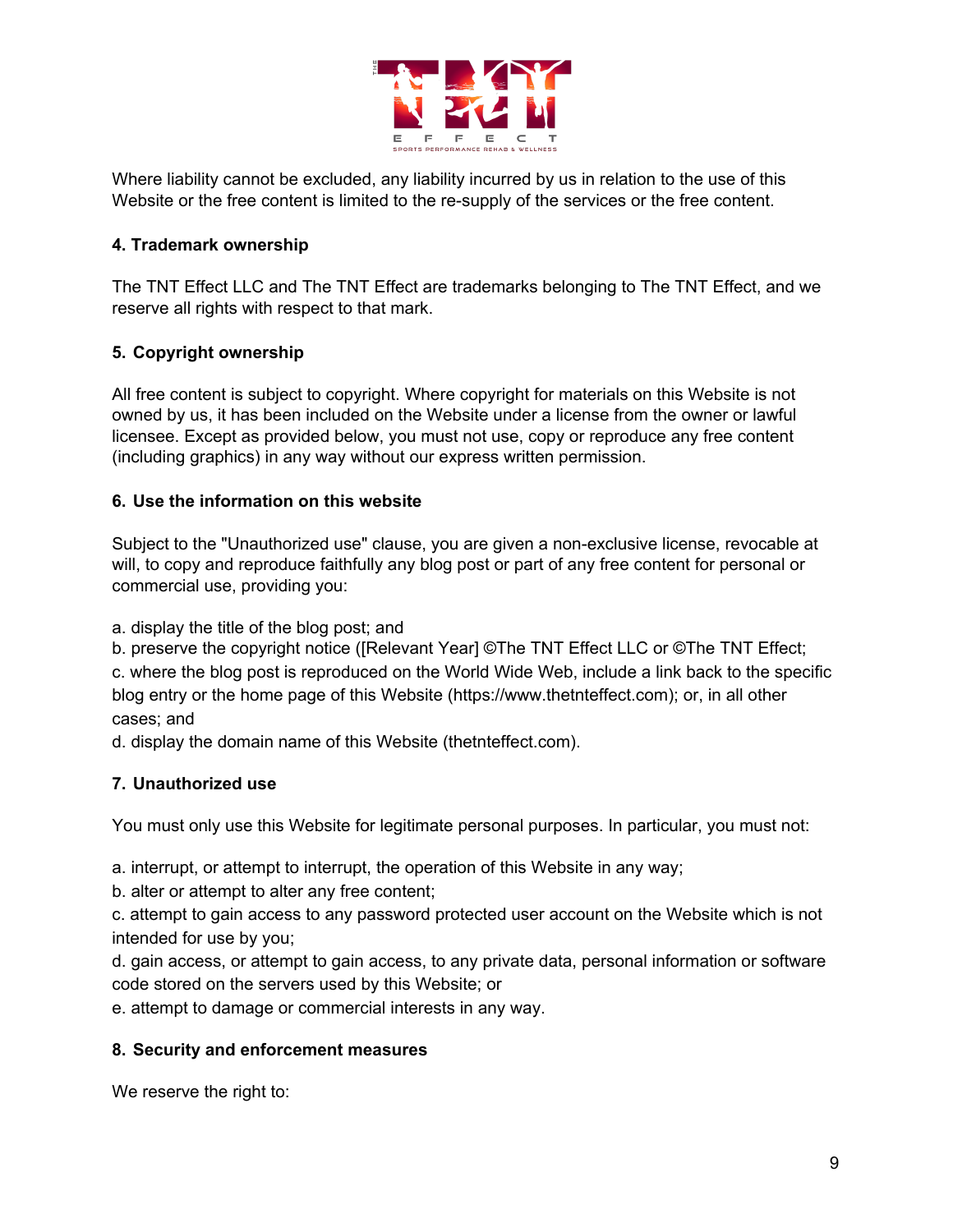

a. limit or deny your access to this Website or your ability to make comments if, in our opinion, you breach these Terms; and

b. collect and store your IP address for the purpose of enforcing these Terms.

Any unauthorized interruption or alteration is likely to result in criminal prosecution and/or civil action.

#### **9. Links from this Web Site**

Our Website contains links to other websites over which we have no control. We make no representations about the accuracy of information contained on those websites. We are not liable for the content on those websites, and if you choose to access those websites, you do so at your own risk.

#### **10. Advertisements**

This Website may contain advertisements for goods and services provided by third parties. Unless explicitly stated, we do not endorse any product or services advertised on this Website, and we make no assurances or warranties (expressed or implied) about the accuracy, completeness or reliability of any advertisement.

#### **11. Governing law**

These Terms are governed by the laws of the State of Georgia, United States, and you submit to the jurisdiction of the courts and tribunals in this State.

#### **12. Definitions**

In this page and the pages incorporated by reference, the following terms have the following meanings unless the context clearly requires otherwise:

"Blog post" means a post by us that appears on this Website;

"Comment" means any thought, remark, question or observation posted by a user of this Web Site in response to a Blog Post;

"Free content" means all text, graphics, images, video, sound and other data displayed on, or made available from, the Web Site without charge. It includes, without limitation, any Blog Post; "The TNT Effect LLC" and "The TNT Effect" means this company;

"Terms" and "Terms of Use" means the terms of use of this Website as set out on this page and the pages incorporated by reference; and

"Website" means the website located at the domain "thetnteffect.com" and on all sub-domains, folders and sub-folders on those domains.